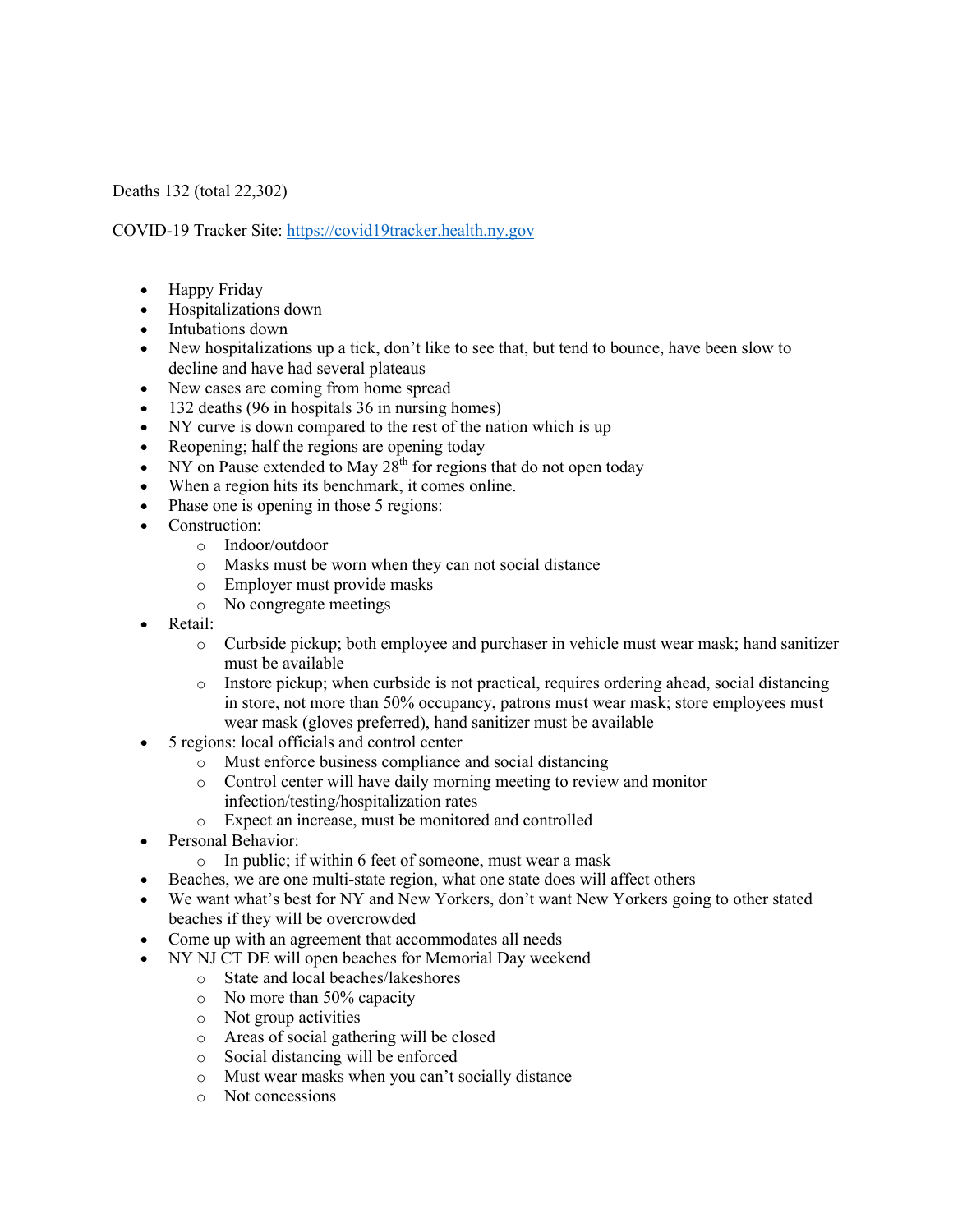- o Adequate staff levels
- City/Town/County beaches may open under the same conditions subject to local government home rule:
	- o Must fully enforce minimum rules, may impose additional conditions (is minimum rules are not enforced, beach will be closed)
	- $\circ$  Must notify state by May 20<sup>th</sup>
- Reopening must be smart, keep it in focus, have seen cities and countries open and then have to close due to infections rate
- Expect rate to go up but has to be at rate we can control
- Local governments will need to step up; enforcement/compliance; preform testing/tracing
- How this goes is up to all of us and up to each of us
- Everyone is vulnerable, government can't keep you safe, you have to keep yourself safe

## $O&A$ :

Talked a lot about nursing homes, brought to our attention there are a lot of cases in OPWDD group homes, staff members concerned about policies, there is a staffing shortage, being moved around, also having problems social distancing in this community, families not feeling they are getting attention?

- When you have a congregation that is where the virus can transfer
- Congregate facilities of people, problematic
- On the moving of staff, I don't know if that is right or wrong or normal, will check

How many tests a week will they need to test nursing home staffing? Is there enough testing? Where are we with supply chain?

- We are doing more testing that any state
- Ramping up dramatically and quickly
- We have to test staff in nursing homes, understand we have the most aggressive policy
- Parts of the state were they have more capacity than they are using
- We are getting more testing kits, sending about 120k to nursing homes now
- It is hard to do and we will do it
- Feds are helping with the supply chain; each machines has its own test kits some of the national manufactures are overwhelmed with test kits, Feds are working on it; we are not there yet
- DeRosa, since we announced last Sunday about 2 tests a week, state has reserved 201k tests a week for nursing homes
- No one lab could do this, we have 300 labs in NYS, need them all to do what is needed

Can you explain rational to reopen beaches?

- Calculation is trying to work with surrounding states, they were going to open beaches, if NY did not you would see influx of New Yorkers to beaches in the other states, that wouldn't help anyone
- Opening with safe guards, if regulations are not enforced, they will be closed
- We have been talking to the other states about this for a long time, Gov. Murphy did not force our hand
- This plan makes the most sense, is there a risk that the locals won't enforce the rules? Yes, or beach could get overwhelmed
- If that happens, beaches will be closed

Local governments are supposed to enforce business compliance, will you provide guidance? Complaints that are filed, what will happen to them?

- Local governments have guidelines, also businesses have to sign agreement
- Any complaints to the state will be sent to the locals

Comptrollers cash report is due today, we don't have federal clarity what are you going to do?